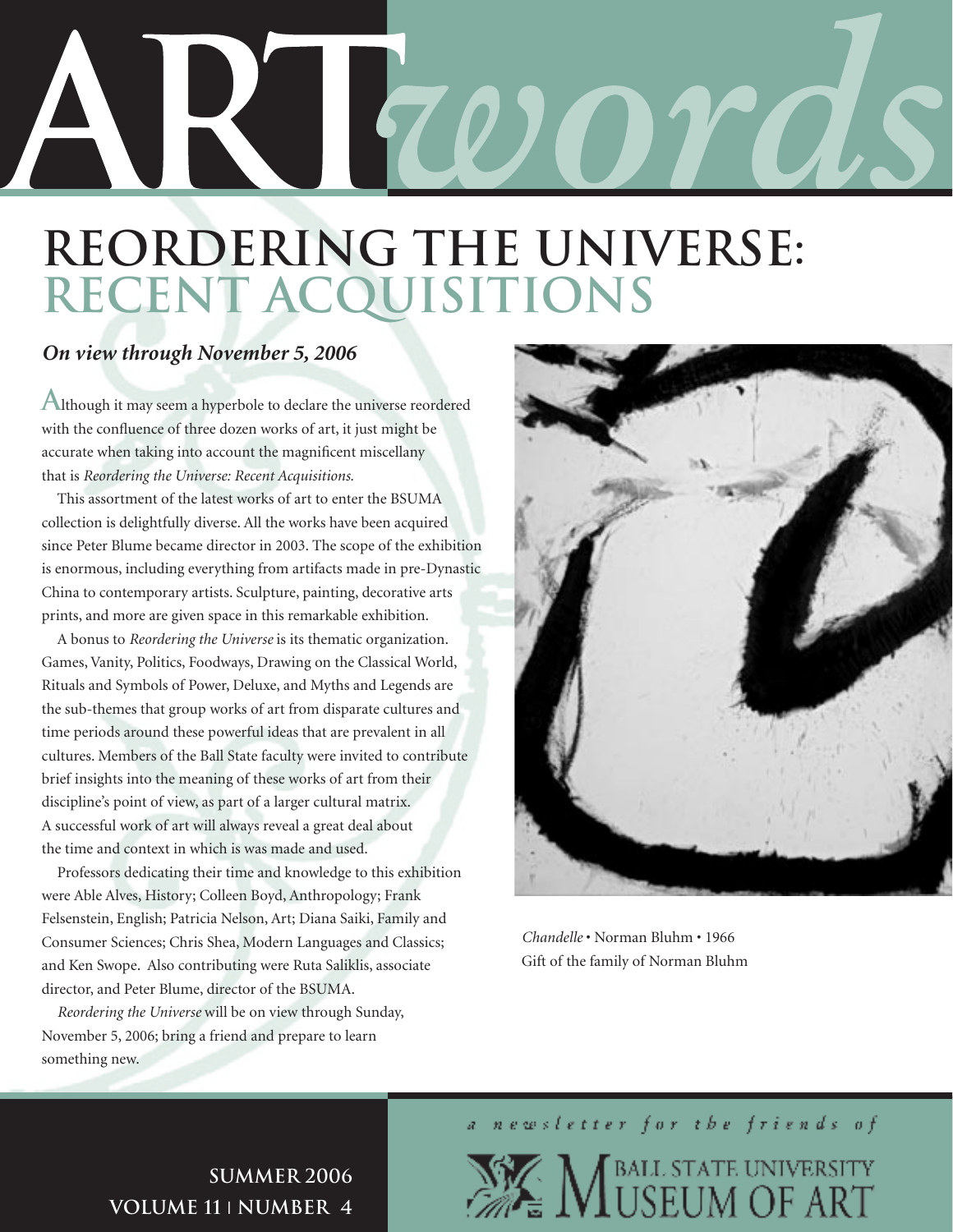

#### *Special exhibition on view through November 5, 2006*

# **Creatures of the Sea & Sky**





*Cupid and Crane* Carl Paul Jennewein • 1923 BSUMA

*Offering Table with Food for the Afterlife* China, Ming Dynasty • 1368-1644 Gift of Thomas and Marsha French in honor of David T. Owsley

Who hasn't wanted to be a bird? Who hasn't wanted to be able to fly without the restraints of noisy airplanes, to soar through clouds and sky without a care? Birds are inspiring creatures, and their myriad colors, shapes, and sizes have fascinated people, particularly artists, since the beginning of time. The same can be said of fish, those slippery big-eyed beings, as they wander effortlessly into the intriguing mysteries of the deepest ocean. Submarines may be an adequate substitute, but the experience of being a fish has never been truly replicated by human beings.

 These captivating truths are paramount in *Creatures of the Sea and Sky*, a new special exhibition opened Friday, May 19, 2006. Ruta Saliklis, associate director of the BSUMA, has devoted months to selecting and presenting some very special works from the museum's collection to create this extraordinary compilation.

 Spanning many artistic styles and regions across the globe, the works of art in *Creatures of the Sea and Sky*  are a fun, educational treat for the young (and young at heart). Colorful sculptures, detailed paintings, and many more works will undoubtedly capture the imaginations of not only children, but their families and friends as well.

 As a special enhancement for this exhibition, listen carefully for the sounds of chirping birds throughout the gallery! People of all ages are welcome to enjoy this whimsical gathering of a diverse range of styles and artistic methods.

*Creatures of the Sea and Sky* will be on view through Sunday, November 5, 2006.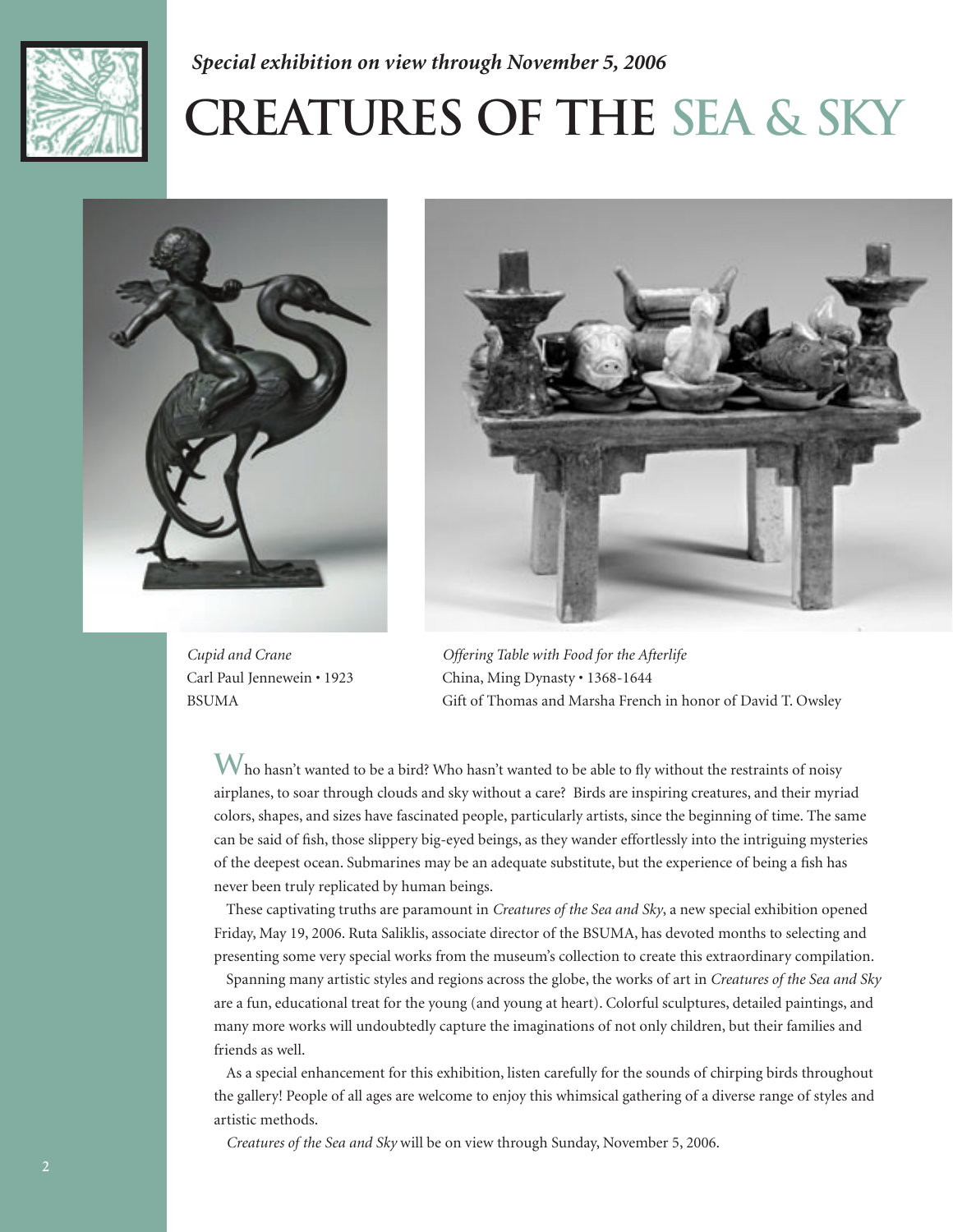#### *Saturday, July 1 • 2 pm - 4 pm*

# **fishy & feathery Family Day**



**W**hat's better than a family gathering in the summer? That's right…a family gathering in the summer at the 70<sup>th</sup> birthday bash of your exceptional art museum. Bring the entire family to the Museum of Art on Saturday, July 1, for an afternoon of fun activities. Young and old alike will find something to fascinate and amuse them at this summer's Family Day.

 Planned for all guests are music, scavenger hunts with exciting prizes, hands-on activities, special mini-tours and gallery activities, and a giant birthday cake for the BSUMA! The museum turns 70 this year, and the continued patronage of east central Indiana families is one of the best gifts we continue to receive.

 Be sure to check out the special exhibitions *Reordering the Universe: Recent Acquisitions* and *Creatures of the Sea and Sky* while visiting the museum for Family Day; its aviary and aquatic themes are perfect for children and anyone who likes animals. Then, take a stroll through the rest of the museum and see how many fish and birds you can find in other works of art!

 Family Day is on Saturday, July 1 from 2 pm to 4 pm. Admission to the museum, including all Family Day activities, is free of charge. Parking is available at the new McKinley Parking Structure at the corner of McKinley and Ashland Avenues on the Ball State University campus. For additional parking information, please visit http://www.bsu.edu/artmuseum/visit or call BSU Parking Services at (765) 285-1208.

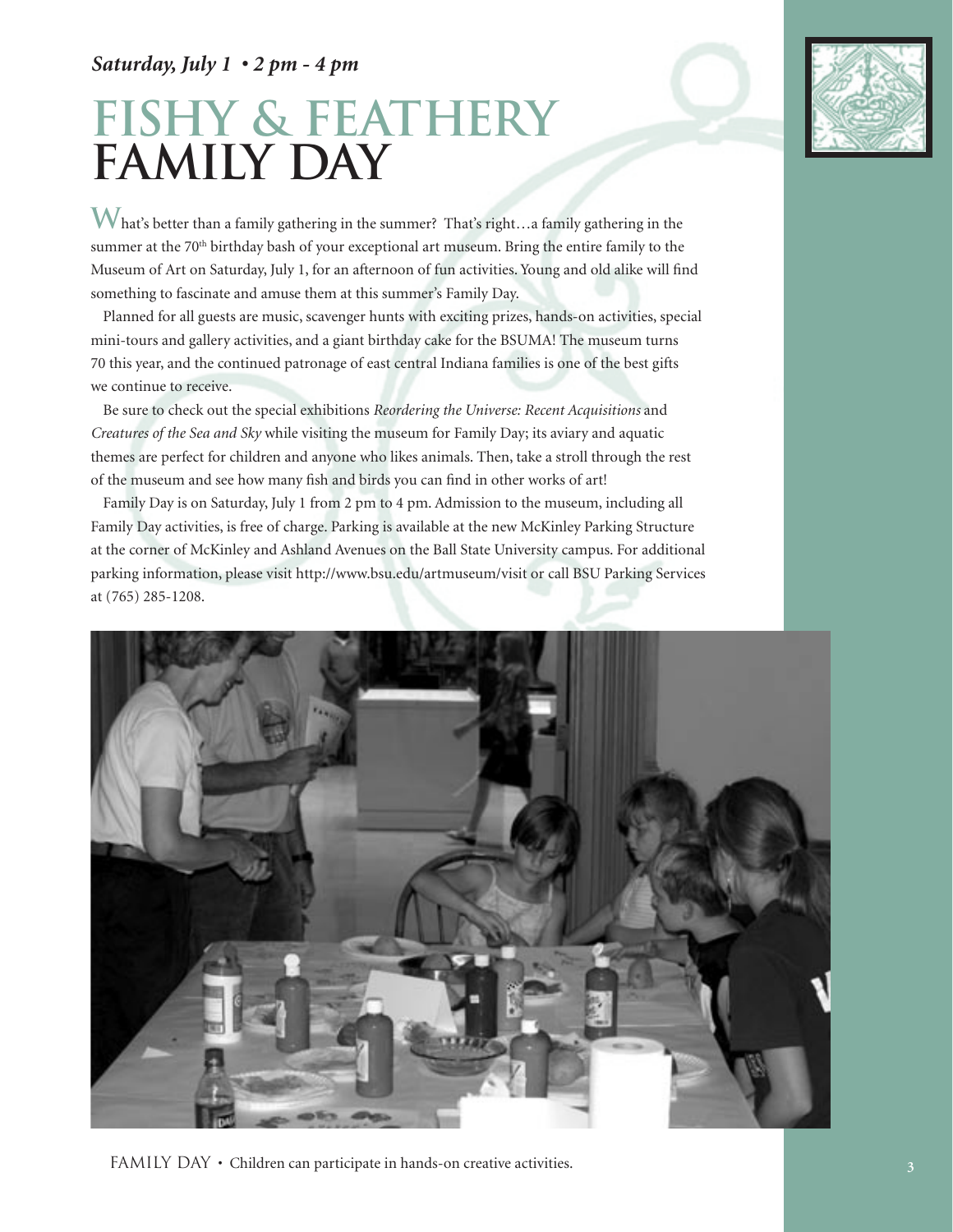

# **CALENDAR** *of* **EVENTS** *summer 2006*

# **july**

**1 saturday** • 2:00 - 4:00 pm

#### *Family Day: Celebrating with Fish & Feathery Friends*

In association with *Creatures of the Sea and Sky,* hands-on bird and fish-related art activities, a screening of the *Wild Parrots of Telegraph Hill* (2003, *83 minutes*), birthday cake in honor of the Museum of Art's 70th anniversary, and more.

## **4 tuesday**

Museum closed for Independence Day



the museum of art's west gallery featuring The Thompson Collection, 1942

# **august**

### **18 friday** • 12:30 pm

#### *Welcome Week: Freshman Orientation*

See why the Ball State University of Museum of Art is the preeminent east central Indiana art museum. Open to incoming freshmen; call 285-5242 to register.

# **21 monday**

Fall semester begins

# $27$  **SUNDAY**  $\cdot$  2:30 pm

#### *Reel Time: Space Firebird*

(1981, *103 minutes*), is a classic Jappanese award-winning anime film from Osamu Tezuka about the age-old questions of birth and life, and the meaning of it all.

\* P*rograms highlighted with asterisks are part of a year-long celebration of events and activities commemorating the 70th anniversary of the Ball State Museum of Art, 1936-2006.*

*First Person is an occasional program offered by the Ball State Universitiy Museum of Art for visitors to meet staff and discuss informally artwork in the collection as well as its museological principles.*

*All programs are free unless otherwise noted.*

*Admission to the Ball State University Museum of Art is complimentary.*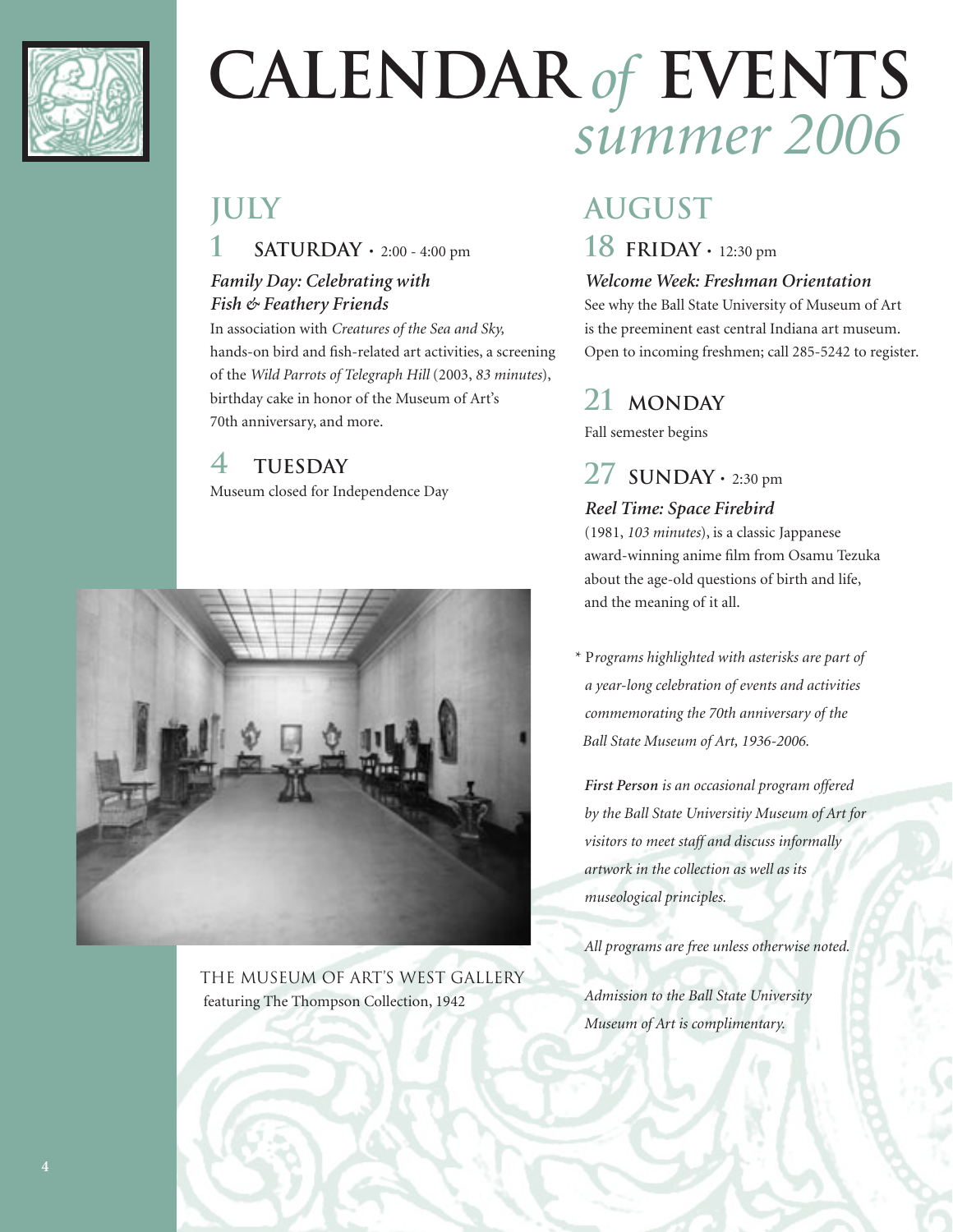# **CALENDAR** *of* **EVENTS** *summer 2006*

# **september**

**4 monday** • 12:00 pm

Museum closed for Labor Day

# $5$  **TUESDAY** • 12:00 pm

#### *Art High at Noon: Glass*

 See and discuss examples from ancient Rome and contemporary artist Dale Chihuly's *Basket Piece* with a museum docent.

# **19 tuesday** • 12:00 pm

#### *Art High at Noon: Visually Representing*

 Compare in the gallery Vic Muniz's *Seville Orange, Silver Goblet, Apples, Pear, and Two Bottles, After Chardin;* and Katherine Porter's *Chalantenango* with a museum docent.

# **24 sunday**

### *First Person: Director's Highlights\**

 Join director Peter Blume for a tour of the favorites he organized for *Reordering the Universe: Recent Acquisitions,*  and find out more about how the Museum of Art builds its collection.



# **october**

 $\textbf{TUESDAY} \cdot 12:00 \text{ pm}$ 

#### *Art High at Noon: Gold*

View and discuss Pre-Columbian pre-contact gold pendants.

# **17 TUESDAY**  $\cdot$  12:00 pm

*Art High at Noon: Childe Hassam*

In honor of the artist's birthday, see his paintings *Bowl of Goldfish* and *At the Window.*

# $22$  **SUNDAY**  $\cdot$  2:30 pm

#### *First Person: Fish and Feathered Friends\**

Tour *Creatures of the Sea and Sky* with Tania Said, curator of education, and learn about the exhibition organized by former associate director Ruta T. Salikilis

# **27 friday**

#### *Annual Halloween Bash*

The Ball State University Museum of Art puts on its scariest face for a real monster mash with a costume contest, music, food, and "kreepy kids krafts."

# **29-31 sunday-tuesday**

#### *Fall Break*

Museum keeps regular hours.

# **november**

### **5 SUNDAY**  $\cdot$  12:00 pm

**Exhibitions closing:** *Creatures of the Sea and Sky Reordering the Universe: Recent Acquisitions*

From *Reordering the Universe: Recent Acquisitions Proserpine* • Hiram Powers • 1844-49 Gift of David T. Owsley in honor of Dr. Thomas Sargent and Frances Petty Sargent

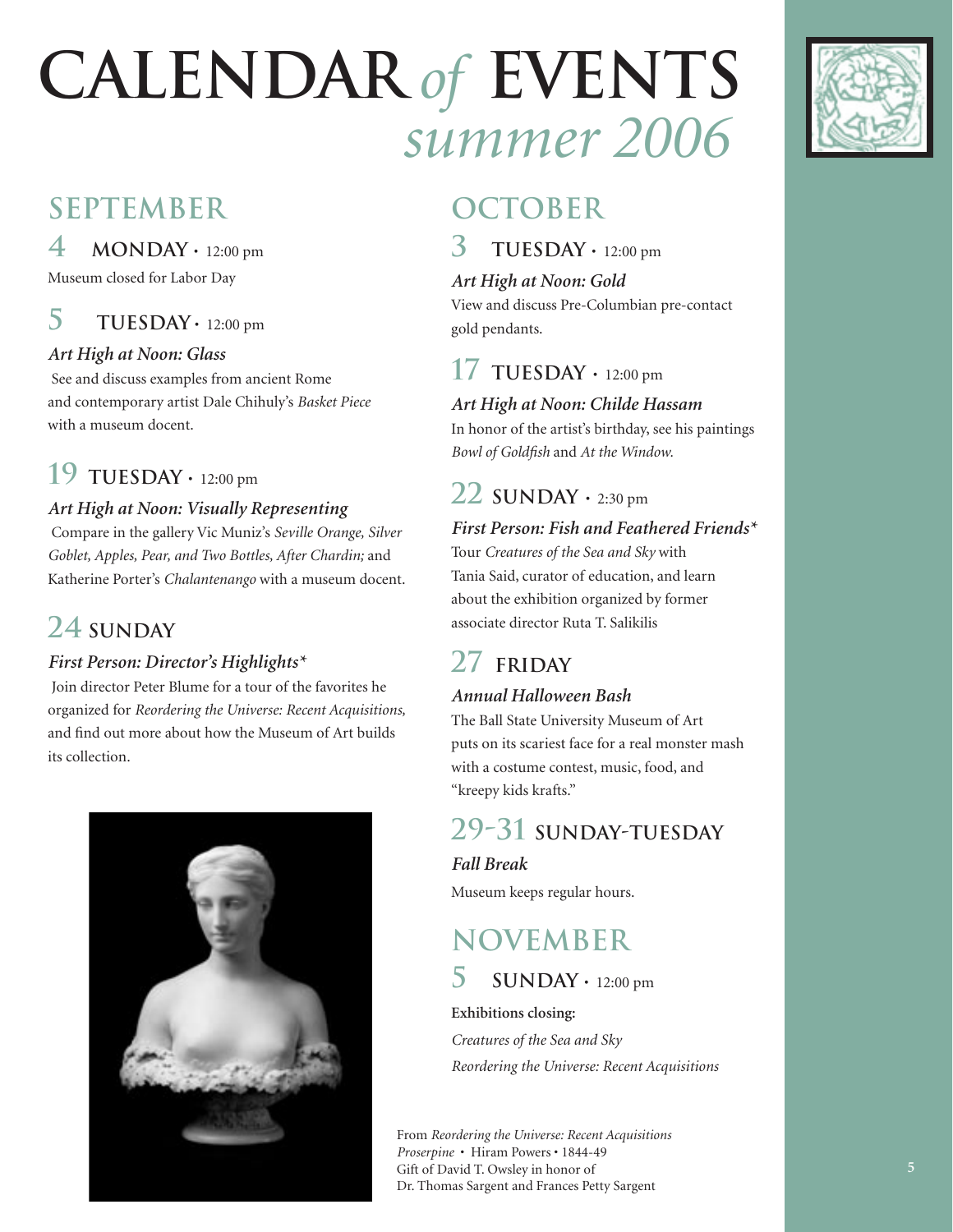



*The Art Building under construction, August 20, 1934. Dignitaries placing items in the cornerstone box, July 1934.* 

**T**his year, the Ball State University Museum of Art celebrates its past, present, and while recognizing its 70th birthday. As east central Indiana's premiere resource for visual art, the museum has an important role and will continue to excel in its endeavor to educate about and through art while meeting the region's growing expectations.

 The original Muncie Art Association was formed in 1892 and hosted public exhibitions of American and European artworks. It was not long before the group expanded its goals to purchase and collect several of the exhibited artworks each year. The idea that Muncie should have its own permanent art gallery was subsequently formulated.

 The Muncie Art Association used the public library on East Jackson Street to display its small collection for some time, followed by the hallways of Muncie Central High School's art department. A 1920 addition to the Ball State Teachers College allowed space for an art gallery, and with that the Association's collection had a home.

 During the 1930s and 1940s, the size of the permanent collection at the new Ball State Art Gallery grew dramatically. Local collectors and benefactors, including members of the Ball family, lent and donated from their own collections with impressive generosity. Plans for a new, larger art gallery were approved, and the new space was to be completed by September 1, 1933. However, the economic hardship of the Great Depression hurt funding for the new gallery and subsequent building projects were frozen. Hope returned in the form of a federal Public Works Administration grant, and the Ball State University Museum of Art as we know it was completed in 1935.

 Clever number crunchers may deduce that this makes the museum seventy-one years old, not seventy, but the formal opening reception for the museum was not held until April 30, 1936. Thus anniversaries have been celebrated according to the official opening date. Francis F. Brown was the first director of the museum, and it is for him that the Brown Study Room is named.

 Over the years, the museum has acquired, researched, documented, preserved, and exhibited works as a cultural contribution for the campus, the community, and the state. Some of our works have been loaned for major exhibitions to other museums, including the Musée du Louvre in Paris and the Metropolitan Museum of Art in New York.

 The Ball State University Museum of Art has a rich and proud history that warrants celebration, and with many special exhibitions and events planned for this summer, it has never been easier to be a part of this exciting museum family.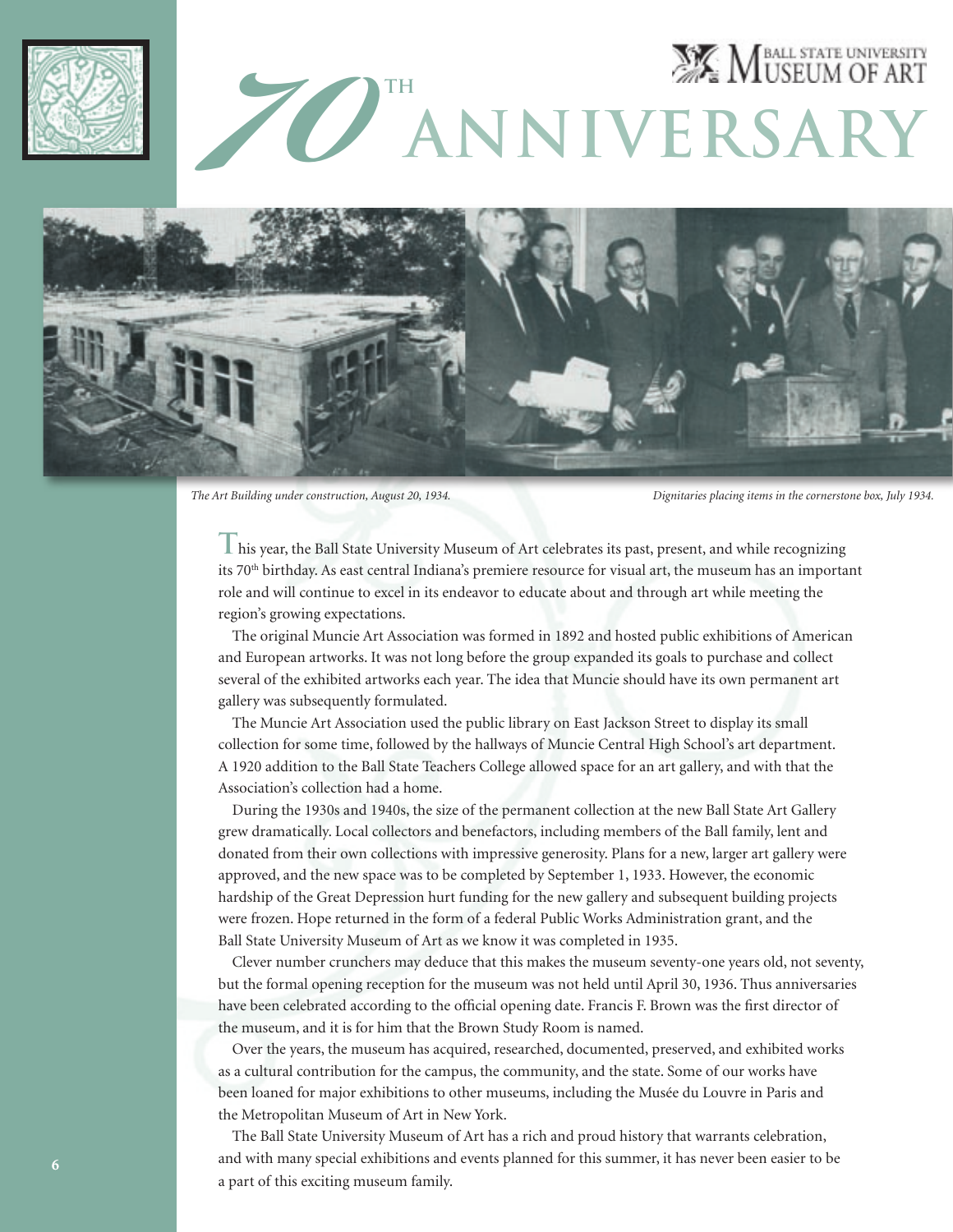# **EX MUSEUM OF ART ANNIVERSARY**





*President L. A. Pittenger capping the Art Building gable, 1935.* 

*Fine Arts Building architect George Schreiber (right) presents keys to university president L.A. Pittenger (left), 1936*.

#### *Help the Museum of Art Develop a New Slogan!*

*New exhibitions and a new color scheme are just a couple of the exciting changes happening in honor of our 70th anniversary. But most exciting of all is the unique chance to see your words become the new Ball State University Museum of Art slogan! Anyone can submit a potential slogan, and from these entries a winner will be named next year. Submit your idea through our homepage by visiting the "Help the BSUMA Create a New Slogan" link or by mailing your submission to artmuseum@bsu.edu or the BSU Museum of Art, Attention: Slogan, Ball State University, Muncie, IN, 47306. The contest will run through March 1, 2007. For more information, please visit our website or call (765) 285-5242.* 



*Francis F. Brown views a sculpture by Leo Amino in 1947. Brown supervised the Gallery until 1948.*

*Ball State Art Gallery in the former library of North Quad. Exhibition of the Frank C. Ball Collection.*